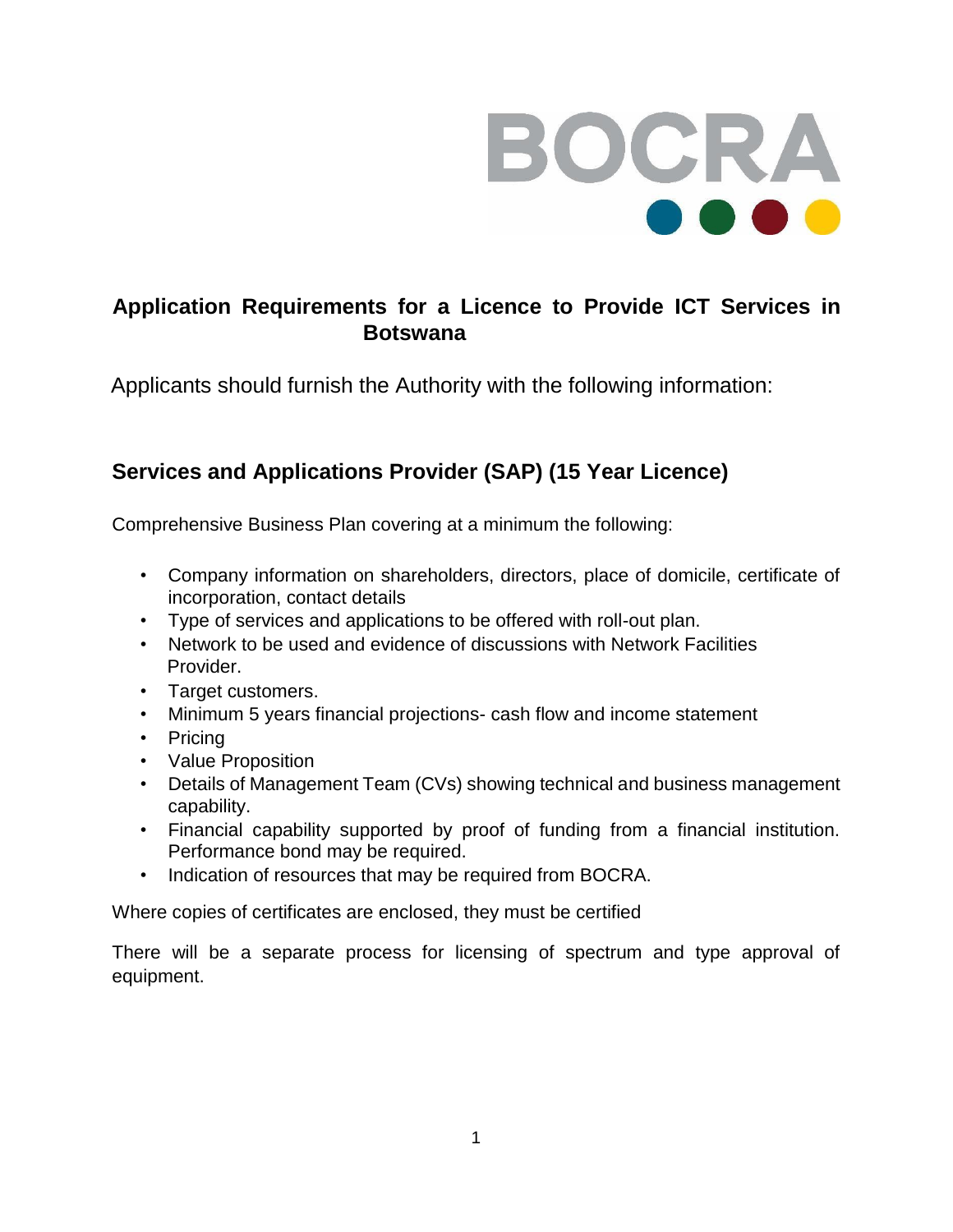### **Licence Fee Structure and Licence Duration for SAP Licence**

| <b>LICENCE</b><br><b>CATEGORY</b>                              | <b>TYPE OF LICENCES</b>                                                                            | Application<br>Fee (Pula)<br>(Per<br>instance)<br>(Inclusive of<br>12% VAT) | <b>Network</b><br>Licence<br>Fee (Pula)<br>(Annual) | <b>Service</b><br>Licence Fee<br>(Pula)<br>(Annual)<br>which shall<br>Attract 12%<br><b>VAT</b> | %Net<br>Operating<br>Revenue<br>(Annual)<br>which shall<br>Attract 12%<br><b>VAT</b> |
|----------------------------------------------------------------|----------------------------------------------------------------------------------------------------|-----------------------------------------------------------------------------|-----------------------------------------------------|-------------------------------------------------------------------------------------------------|--------------------------------------------------------------------------------------|
|                                                                | A. Services & Applications Licence(15 years)                                                       | 5,600                                                                       |                                                     |                                                                                                 | 3.0%                                                                                 |
|                                                                | services carried on Public Fixed Networks (i.e<br>voice/data/text)                                 |                                                                             |                                                     | 127,421                                                                                         |                                                                                      |
|                                                                | Services carried on Public Land Mobile Cellular<br>Networks (voice/data/text)                      |                                                                             |                                                     | 127,421                                                                                         |                                                                                      |
|                                                                | International Services (voice /data/text)                                                          |                                                                             |                                                     | 63,711                                                                                          |                                                                                      |
|                                                                | MVNO Services (voice/data/text)                                                                    |                                                                             |                                                     | 127,421                                                                                         |                                                                                      |
|                                                                | <b>GMPCS Services</b>                                                                              |                                                                             |                                                     | 63,711                                                                                          |                                                                                      |
|                                                                | Satellite Services                                                                                 |                                                                             |                                                     | 63,711                                                                                          |                                                                                      |
|                                                                | <b>B. Value Added Services Licence</b>                                                             | 5.600                                                                       |                                                     |                                                                                                 |                                                                                      |
|                                                                | All Services and Application carried<br>over Regional Networks                                     |                                                                             |                                                     |                                                                                                 |                                                                                      |
|                                                                | Internet Service on Regional Networks                                                              |                                                                             |                                                     |                                                                                                 |                                                                                      |
|                                                                | <b>VOIP Services</b>                                                                               |                                                                             |                                                     |                                                                                                 |                                                                                      |
|                                                                | Services offered on Private Network                                                                |                                                                             |                                                     | 1,500                                                                                           |                                                                                      |
|                                                                | <b>Premium Rate Service</b>                                                                        |                                                                             |                                                     |                                                                                                 |                                                                                      |
| <b>ISERVICE</b><br>&<br><b>APPLICATIONS</b><br><b>PROVIDER</b> | <b>Credit Card Validation Service</b><br>Other web<br>based<br>public<br>commercial<br>information |                                                                             |                                                     |                                                                                                 |                                                                                      |
|                                                                |                                                                                                    |                                                                             |                                                     |                                                                                                 |                                                                                      |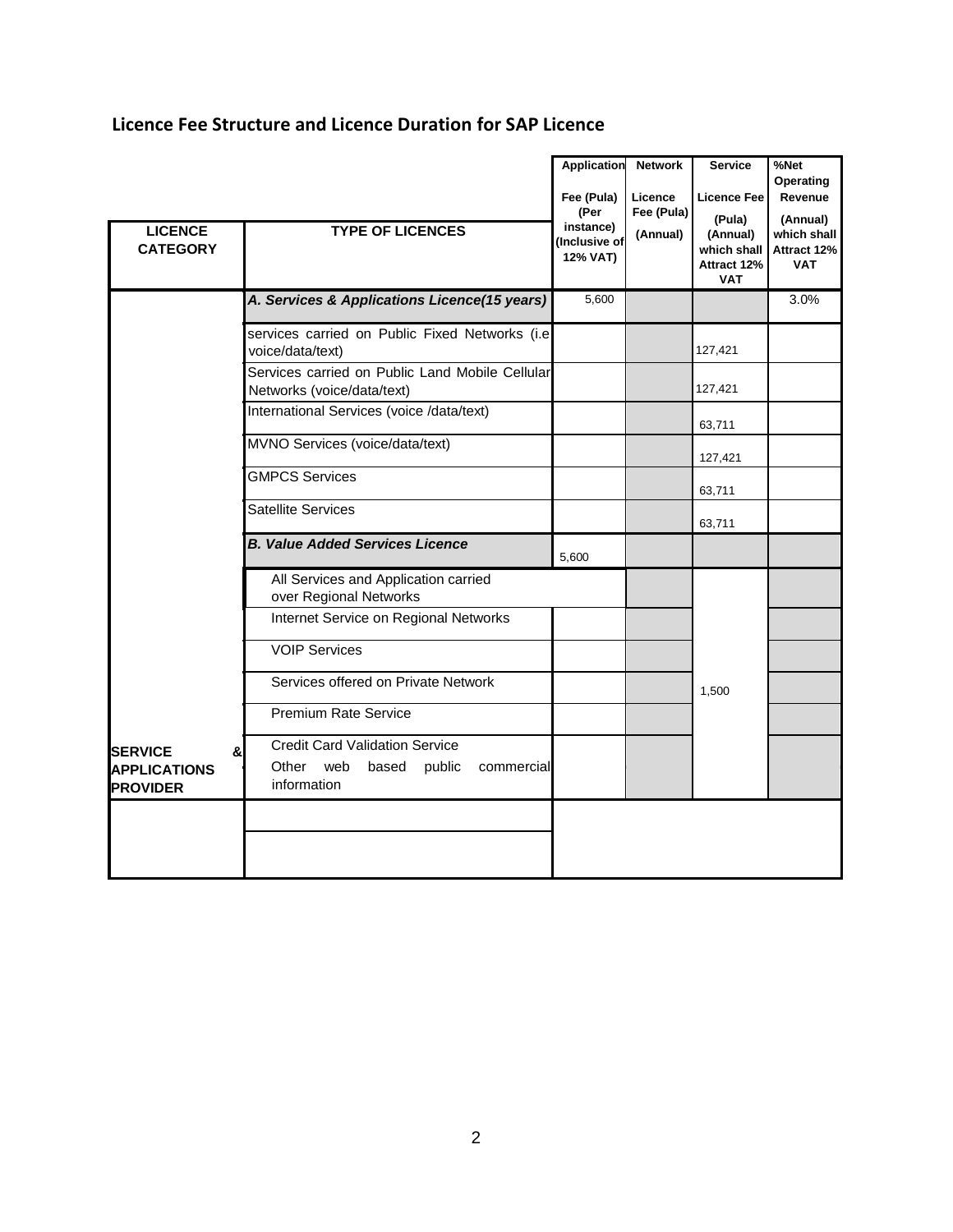# **Network Facilities Provider (NFP) (15-year licence)**

Comprehensive Business Plan covering at a minimum the following:

- Company information on shareholders, directors, place of domicile, certificate of incorporation.
- Type of network to be built and roll-out plan.
- Network diagrams and explanations
- indications of resources required from the BOCRA which may include amongst others telephone number blocks, spectrum
- Minimum of 5 years financial projections- cash flow and income statement
- Target customers.
- Products and services and associated prices
- Value Proposition
- Details of Management Team (CVs) showing technical and business management capability.
- Financial capability supported by proof of funding from a financial institution. Performance bond may be required.
- Indication of resources that may be required from BOCRA

Where copies of certificates are enclosed, they must be certified.

There will be a separate process for licensing of spectrum and type approval of equipment.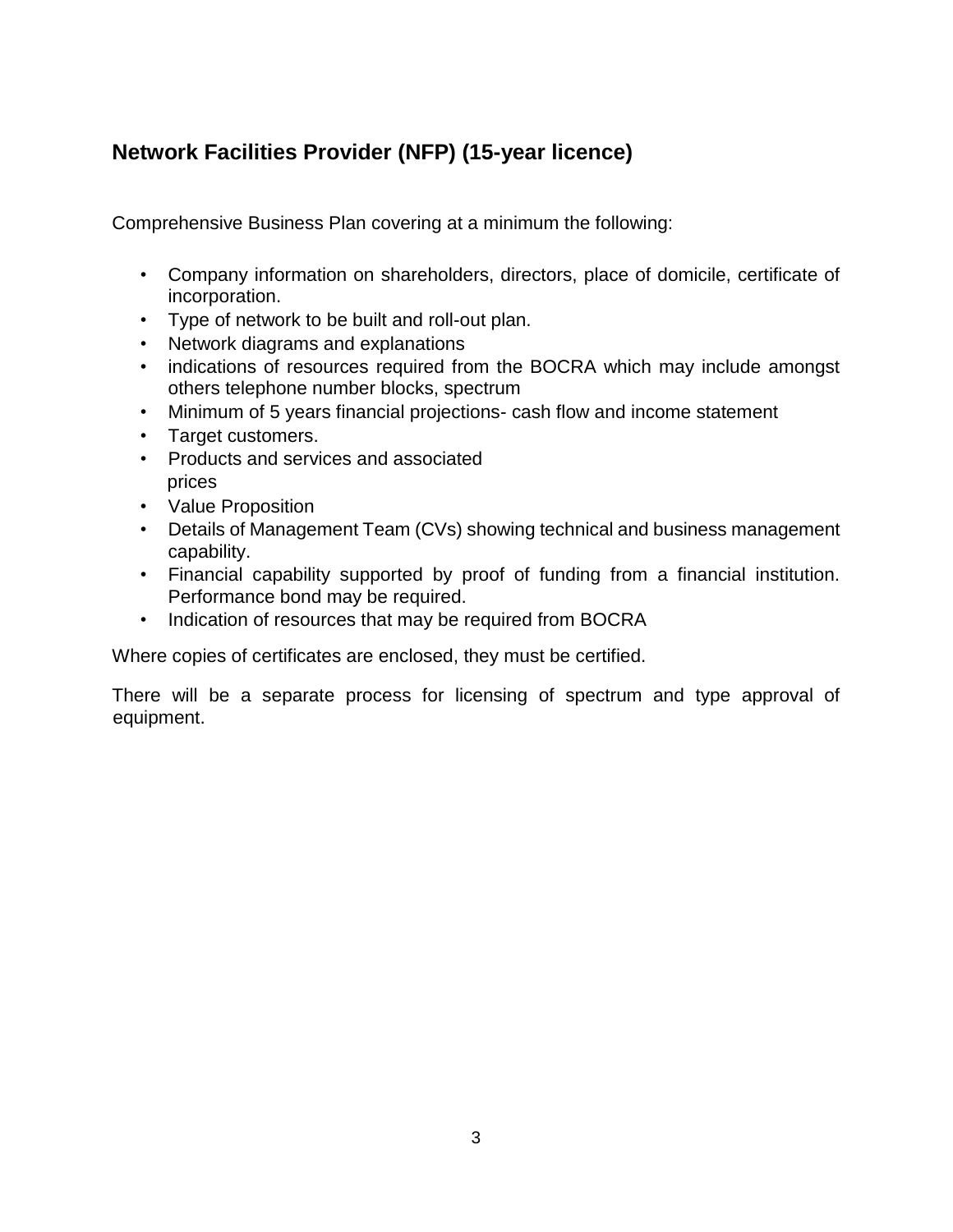#### **Licence Fee Structure and Licence Duration NFP Licence**

| <b>LICENCE</b><br><b>CATEGORY</b>                                         | <b>TYPE OF LICENCES &amp; DURATION OF</b><br><b>LICENCE</b>                                                                                                                                                         | <b>Application Network</b><br>Fee (Pula)<br>(Per<br>instance)<br>Inclusive of<br><b>12% VAT)</b> | <b>Licence</b><br>Fee (Pula)<br>(Annual)<br>which<br>shall | <b>Service</b><br>Licence<br>Fee (Pula)<br>(Annual)<br>which shall<br>Attract 12% | %Net<br>Operating<br>Revenue<br>(Annual)<br>which shall<br>Attract 12%<br><b>VAT</b> |
|---------------------------------------------------------------------------|---------------------------------------------------------------------------------------------------------------------------------------------------------------------------------------------------------------------|--------------------------------------------------------------------------------------------------|------------------------------------------------------------|-----------------------------------------------------------------------------------|--------------------------------------------------------------------------------------|
|                                                                           |                                                                                                                                                                                                                     |                                                                                                  | <b>Attract</b><br><b>12% VAT</b>                           | <b>VAT</b>                                                                        |                                                                                      |
|                                                                           | <b>International Network Facilities Licence</b><br>А.<br>$(15 \text{ years})$                                                                                                                                       | 5,600                                                                                            |                                                            |                                                                                   |                                                                                      |
|                                                                           | International Gateway Systems (Satellite or<br>Terrestrial)<br>This includes Satellite Earth Stations, Microwave<br>Radio<br>Links, Submarine Cables, Switching Centres,<br>Nodes and<br>Servers<br>and<br>others.) |                                                                                                  | 386,014                                                    |                                                                                   |                                                                                      |
|                                                                           | <b>Cable Transit Systems</b><br>(This includes transmission network facilities<br>established to transit through the country.                                                                                       |                                                                                                  | 386,014                                                    |                                                                                   |                                                                                      |
|                                                                           | Satellite Hub Systems e.g GMPCS, VSAT etc.                                                                                                                                                                          |                                                                                                  | 30,000                                                     |                                                                                   |                                                                                      |
|                                                                           | <b>Uplink Satellite Broadcasting Stations</b>                                                                                                                                                                       |                                                                                                  | 30,000                                                     |                                                                                   |                                                                                      |
|                                                                           | <b>B. National Network Facilities Licence (15</b><br>years)                                                                                                                                                         | 5,600                                                                                            |                                                            |                                                                                   |                                                                                      |
|                                                                           | <b>Public Fixed Systems</b><br>(This includes Cable Links, Microwave Radio<br>links,<br>Switches, Routers, Exchanges, Nodes and Servers<br>$etc.$ )                                                                 |                                                                                                  | 772,029                                                    |                                                                                   |                                                                                      |
|                                                                           | <b>Broadcasting Signal Distributor.</b>                                                                                                                                                                             |                                                                                                  | 30,000                                                     |                                                                                   |                                                                                      |
| <b>NETWORK</b><br><b>FACILITIES</b><br><b>PROVIDER</b><br>(International, | <b>Public Land Mobile Cellular Systems</b><br>(This includes Radio Base Stations mobile switches,<br>Base Station<br>Controllers, Mobile Switches, Servers, Nodes etc)                                              |                                                                                                  | 772,029                                                    |                                                                                   |                                                                                      |
|                                                                           | <b>MVNO Facilities</b><br>(MVNO<br>facilities<br>include<br>swiitching<br>centre.<br>servers, nodes etc)                                                                                                            |                                                                                                  | 386,014                                                    |                                                                                   |                                                                                      |
|                                                                           | <b>Internet Exchange Points</b>                                                                                                                                                                                     |                                                                                                  | 30,000                                                     |                                                                                   |                                                                                      |
| <b>Regional)</b>                                                          | National and Tower Management                                                                                                                                                                                       |                                                                                                  | 30,000                                                     |                                                                                   |                                                                                      |
|                                                                           | <b>Regional Network Facilities Licence</b><br>В.<br>$(15 \text{ years})$<br>Regional means covering no more than one 5,600<br>city, town, village or locality.                                                      |                                                                                                  |                                                            |                                                                                   |                                                                                      |
|                                                                           | Broadcasting Signal Distributor.                                                                                                                                                                                    |                                                                                                  | 10,000                                                     |                                                                                   |                                                                                      |